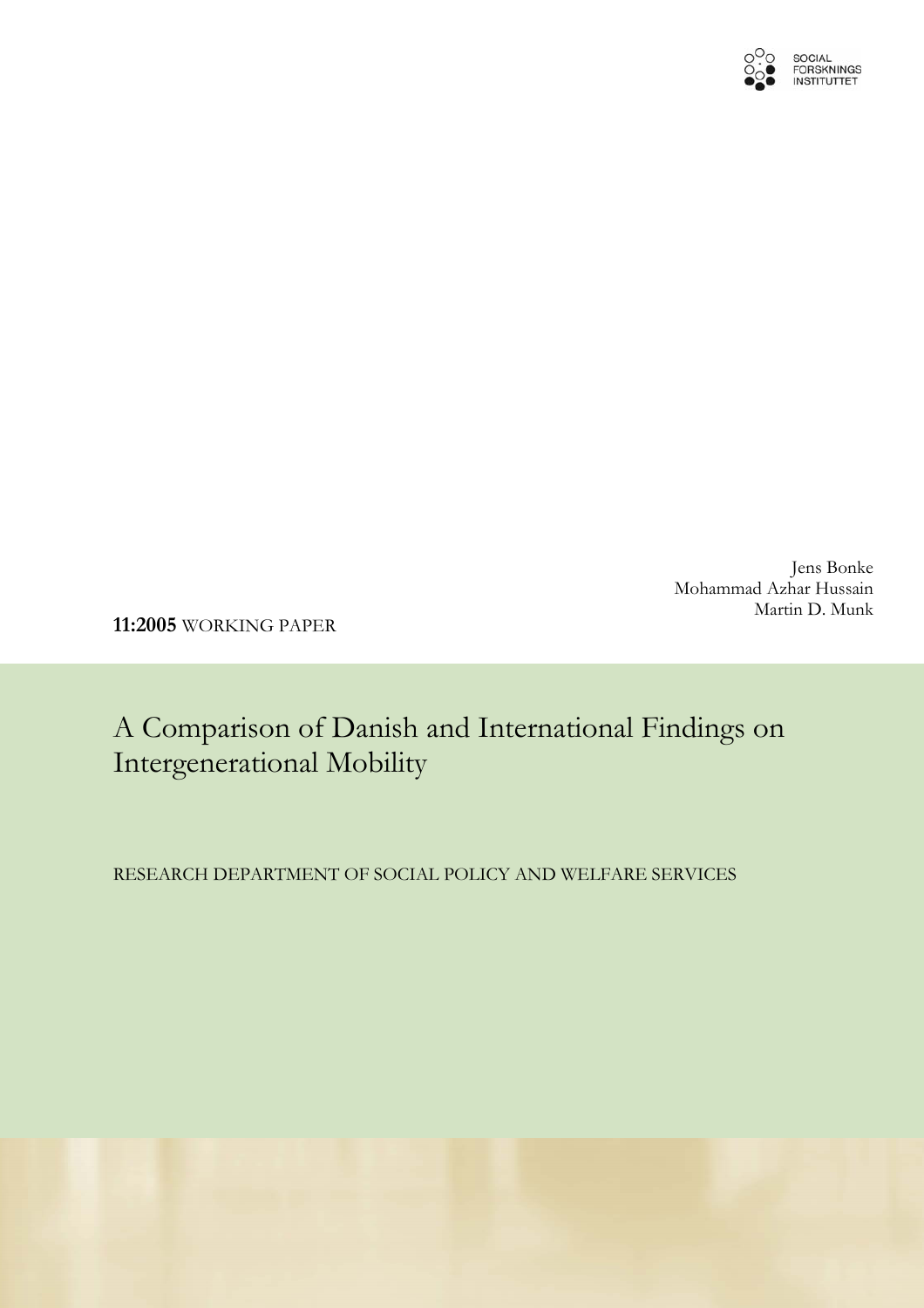# *A Comparison of Danish and International Findings on Intergenerational Earnings Mobility*

*Jens Bonke Mohammad Azhar Hussain Martin D. Munk* 

> *Social policy and welfare services Working Paper 11:2005*

The Working Paper Series of The Danish National Institute of Social Research contain interim results of research and preparatory studies. The Working Paper Series provide a basis for professional discussion as part of the research process. Readers should note that results and interpretations in the final report or article may differ from the present Working Paper. All rights reserved. Short sections of text, not to exceed two paragraphs, may be quoted without explicit permission provided that full credit, including ©-notice, is given to the source.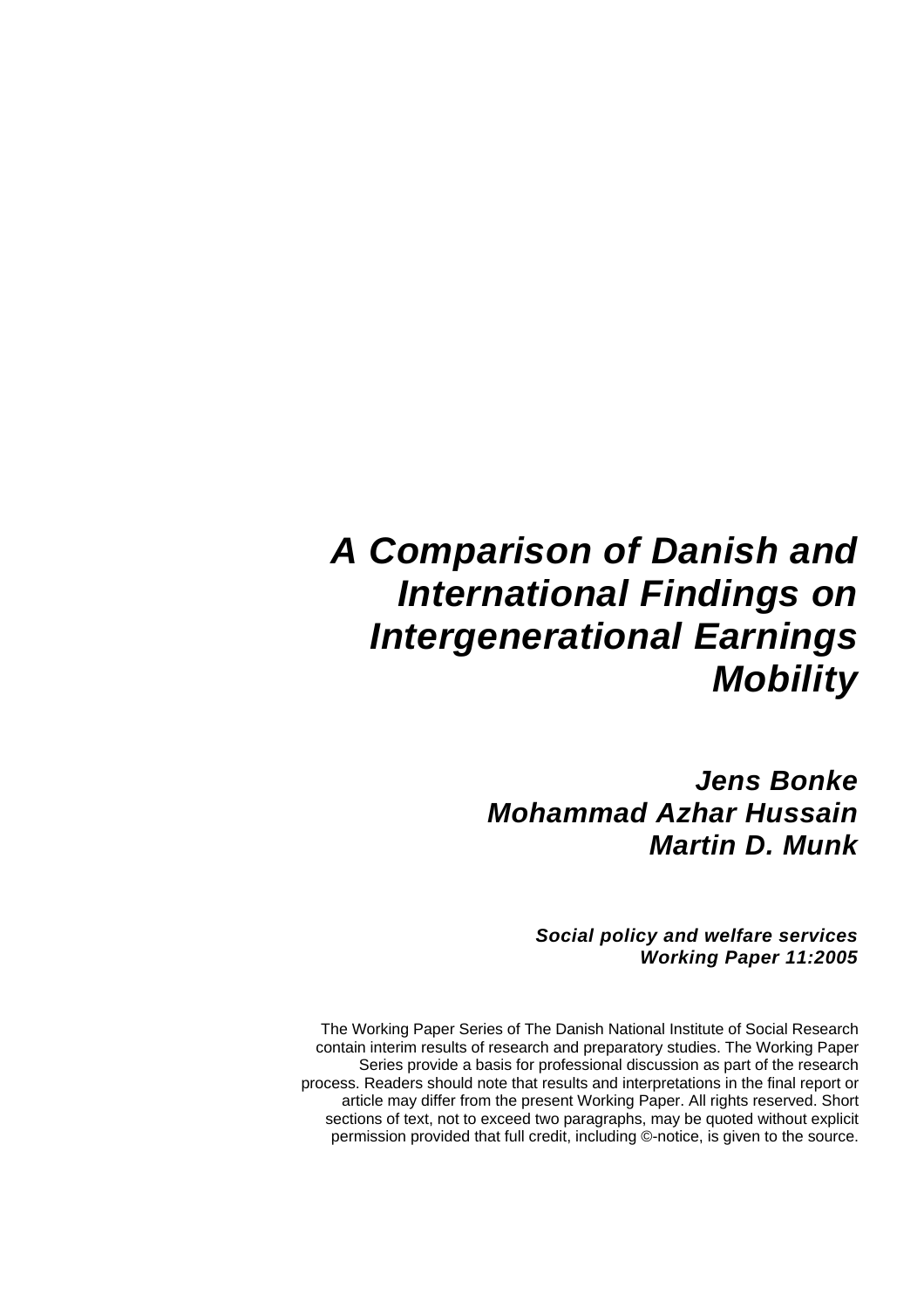# **A Comparison of Danish and International Findings on Intergenerational Earnings Mobility**

# *Jens Bonke*

The Danish National Institute of Social Research, DK-1052 Copenhagen K, Denmark, jeb@sfi.dk

# *Mohammad Azhar Hussain*

The Danish National Institute of Social Research, DK-1052 Copenhagen K, Denmark, mh@sfi.dk

# *Martin D. Munk*

The Danish National Institute of Social Research, DK-1052 Copenhagen K, Denmark, mdm@sfi.dk

# **Abstract**

Intergenerational earnings mobility is an important issue, because the higher the mobility, the more opportunities are available to citizens and the easier it becomes to allocate economic resources in the most efficient way. The article provides a summary of studies of earnings mobility and makes a comparison with analyses on a Danish register data set. The earnings mobility between fathers/mothers and their sons/daughters is investigated, and shows that the father-son earnings persistence effect is found to be smaller in Denmark, Finland and Sweden than in the United States, but higher than in Norway.

*Keywords:* Intergenerational earnings correlations; transition matrices *JEL classification: J62; C23*

# **I. Introduction**

There is general agreement that it is desirable to have high intergenerational earnings mobility because it promotes the possibility for children, independent of their social origin, to achieve an income which corresponds to their abilities. If intergenerational mobility in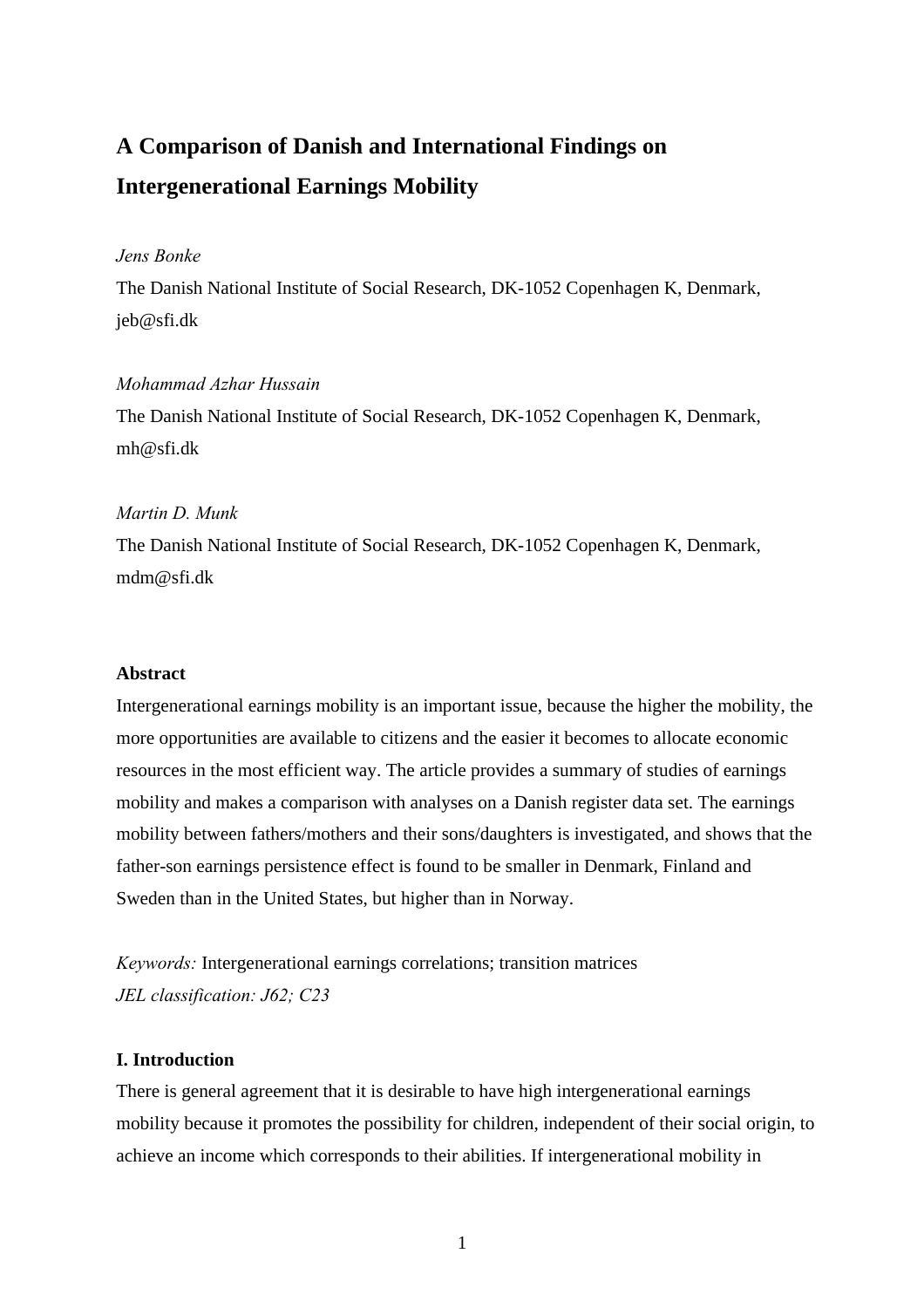society is small, there will be a greater probability that it will be the same children who will have relative earning levels similar to that of their parents, either high or low. Beyond being viewed as socially unjust, there is a socioeconomic problem in that labour cannot be optimally utilised and the total welfare does not meet the greatest possible need.

The purpose of this article is to calculate the intergenerational mobility in Denmark in terms of elasticity coefficients. A high value of the coefficient is an indication of limited intergenerational earnings mobility, while a low value indicates high mobility. This article thus serves to complement the work of Solon (2002), whose cross-national comparison of elasticity coefficients did not include Denmark. We therefore investigate whether Denmark distinguishes itself from other countries in terms of earnings mobility between generations. Finally, inspired by Solon (2002), we will address possible mechanisms which operate in the intergenerational transfer of earnings.

We define earnings mobility or social inheritance<sup>1</sup> as the association between the position of one generation in a rank order in relation to the position of a second generation. Hence, if the position that a randomly selected person achieves in the earnings distribution is not dependent on the position achieved by his or her parents, it is a case of full earnings mobility, while low earnings mobility is characterized by the parents' position being sufficient to predict the position of their child in the earnings distribution. In other words, the question is whether the children's economic situation is associated with that of their parents, or whether they are, so to say, randomly distributed in the earnings of income, i.e., independent of their conditions of economic upbringing.

In the following Section II, we discuss previous studies of mobility and the different explanations for why mobility may be limited. In Section III we describe the often applied goals for mobility, while Section IV describes the data set applied in this paper. Finally, Section V presents findings for Denmark compared with other countries, and Section VI presents a conclusion.

# **II. Previous studies**

<span id="page-3-0"></span><sup>&</sup>lt;sup>1</sup> Both concepts are used interchangeably in this article. Besides earnings, social inheritance can refer to the fact that education, unemployment, criminality, etc. are reproduced from one generation to the next.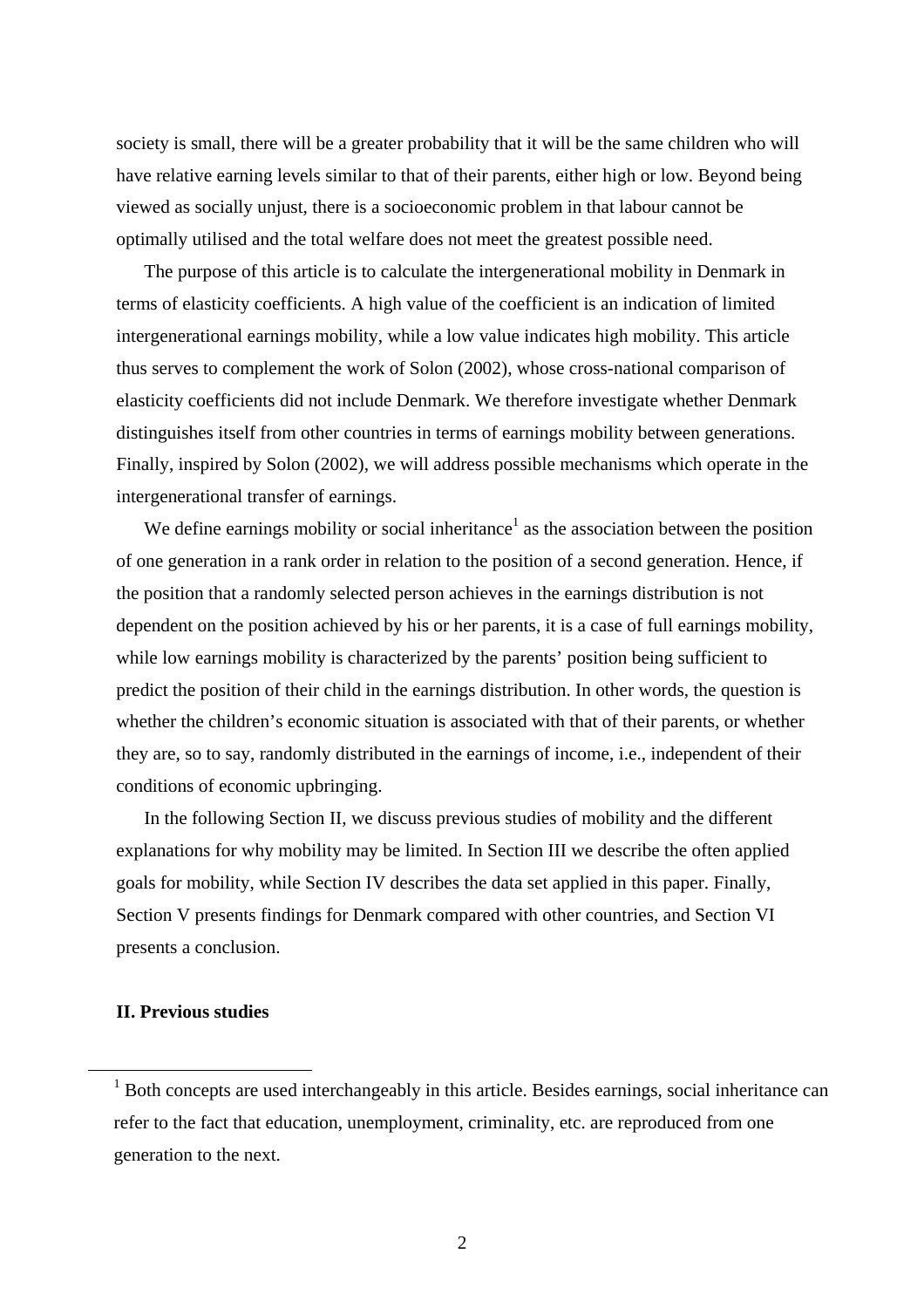There is considerable economic research on intergenerational mobility, mainly in the form of various empirical analyses (Corak, 2004; Munk, 2003a; Bonke and Munk, 2003). Søndergaard (1999) distinguishes between research which looks directly at co-variation between the parents' and children's economic situation and research that compares siblings' economic situation with that of non-siblings having the same background characteristics. A relatively small variation in the siblings' economic situation compared with the variation between siblings and non-siblings conditions is thus taken as an expression of low intergenerational earnings mobility. See Solon (1999, 2002) for an overview of the relationship between children/parents and Feinstein and Symons (1999) for an overview of sibling relations, and for comparisons see Björklund *et al*. (2002).

The child/parent relationship is usually investigated at a specific point of time due to data-limitations. Thus, most longitudinal datasets have a too short a period of time to ensure that the younger generation has achieved an age making it possible to earn an income on the labour market for which reason earnings information for only one cohort is available. Exceptions are Bratberg, Nilsen and Vaage (2005), who apply different cohorts showing increasing earnings mobility when more than one cohort is considered (for sons, not for daughters). Moreover, the earnings mobility might also vary over the income distribution, which also confirmed by Bratberg, Nilsen and Vaage (2005) is showing the greatest mobility – the least social inheritance – in the middle of the distribution and more persistence at the top and bottom.

Concerning siblings, the question is also whether there is a difference in social inheritance between girls/boys and fathers/mothers. Hence, most studies focus on the transfer of social heritage from father to son. However, an increasing number of studies also include the relationship between father and daughter and between mother and daughter/son. To the extent that daughters and sons are raised differently, by, for example, investing more effort into the sons' education, it must entail that the degree of intergernerational mobility would be lower for sons than for daughters. If, on the other hand, daughters have their mother as their example and role model, the similarities between them can show themselves to be just as salient as between father and son. $<sup>2</sup>$  $<sup>2</sup>$  $<sup>2</sup>$  For the same reason, social mobility between</sup> father and daughter must be expected to be greater than the intergenerational mobility

<span id="page-4-0"></span> $\overline{\phantom{0}2}$  $2$  Deding and Hussain (2005) show that the social educational inheritance is greater from mother to children – girls and boys – than from father to children.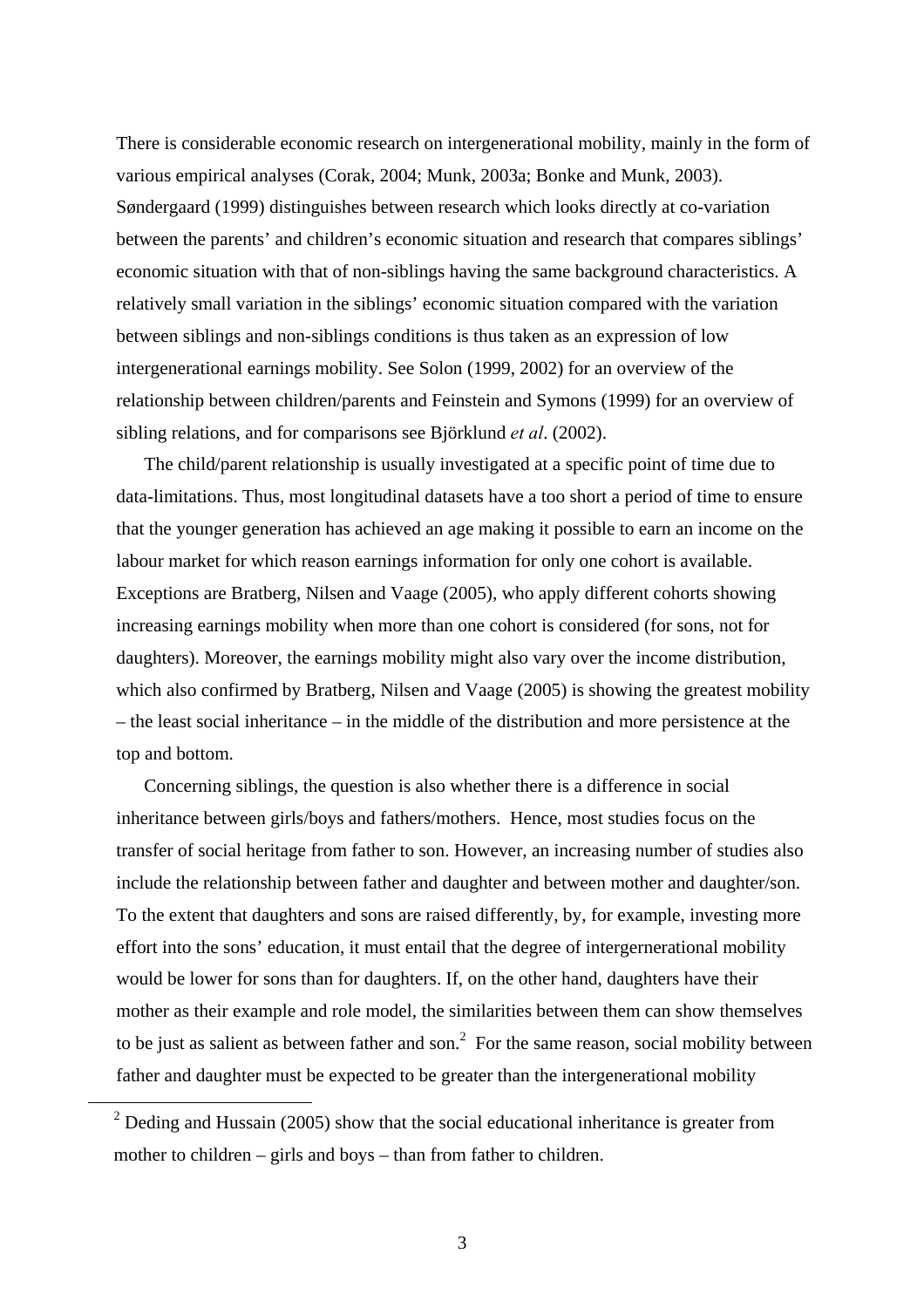between father and son, a finding also confirmed by Corak (2001) for Canada and by Chadwick and Solon (2002) for the United States.

According to Plug and Vijverberg (2003), there is a degree of positive correlation between parents' and children's latent abilities – genetic inheritance – which means that mobility can have a partially biological explanation. Björklund *et al.* (2005) confirm this finding by distinguishing between the effect of pre-birth factors, including genes and prenatal environment, and post-birth factors such as childhood environment. Based on a unique Swedish Adoption dataset with information on background characteristics for the biological parents, the adoptive parents and the adoptees themselves, Björklund et al. demonstrate that both pre- and post-birth factors contribute to intergenerational transmissions. Moreover, prebirth factors are found to be more important for the transmission of the mother's education and less important for the transmission of the father's income, the latter predominantly affected by post-birth environment. However, a positive correlation between pre-birth factors and post-birth environment is demonstrated. Although Plug (2002, 2004) and Behrman and Rosenzweig  $(2002)^3$  $(2002)^3$ , McIntosh and Munk (2005) show that the parents' (the father's) education is more significant, the analyses by Björklund *et al.* has increased our understanding of the determinants of children's educational and economic outcomes.

The question of how the resources between parents and children are transmitted, however, remains inconclusive (see Munk, 2003b). Two possible explanations are that the transmission takes place via a direct or indirect transfer of economic capital or via some sort of social and cultural capital. In both cases, transmission entails an increase in children's earnings potential and, thereby, higher future earnings.<sup>[4](#page-5-1)</sup> Corak (2001) argues that the transmission of social and cultural capital can be elucidated by comparing the parents' earnings with those earnings of their children, while transmission of economic capital can be

<span id="page-5-0"></span><sup>&</sup>lt;sup>3</sup> Indeed, controlling for women's income and childrearing ability and the ability and schooling of their husband entails a marginally negative coefficient for mother's schooling in the determination of child schooling attainment, while the father's level of attainment remains significantly positive.

<span id="page-5-1"></span><sup>&</sup>lt;sup>4</sup> Beyond upbringing, we can mention factors such as the child's circle of friends and acquaintances, residential area and environment, all of which are often a determinant of and are associated with the parents' educational background (Rasmussen, 1999; Graversen *et al.* 1999, McIntosh and Munk 2005; Munk 2003b).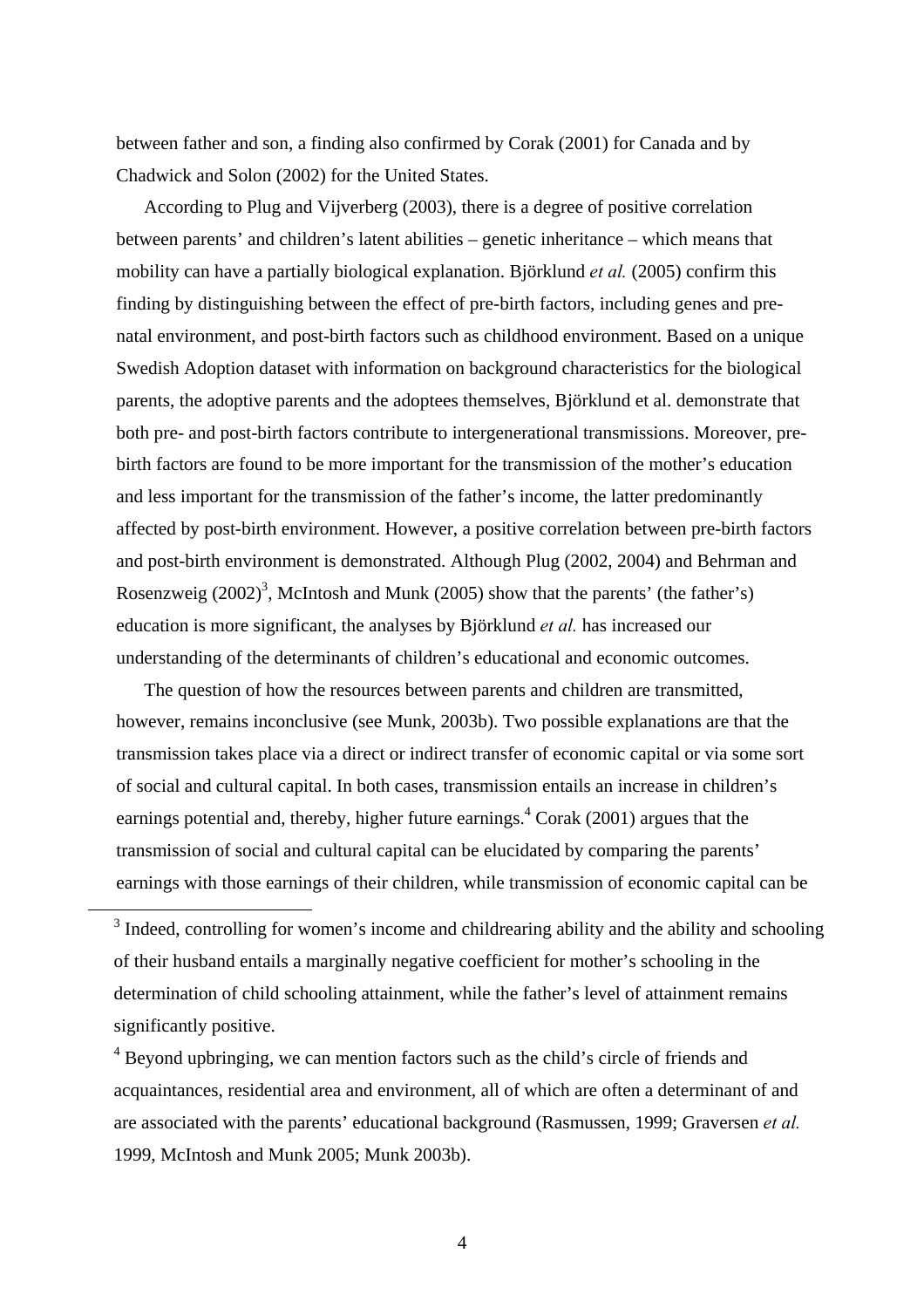expressed in the incomes for the two generations, in that the income includes wage as well as unearned income and private transfers. In this connection, it can be seen that the social inheritance measured by income is slightly larger than social inheritance measured by earnings only, but that the difference is small.

Several studies find that educational attainment levels are transferred from one generation to the next (see for example Deding and Hussain, 2005; McIntosh and Munk, 2005; Björklund et al. 2005). A possible explanation is that parents with higher education use more time together with their children than parents with shorter or no secondary education (Leibowitz, 1974; Hill and Stafford, 1974; Bonke, 1995). This can be explained by the fact that assisting children with homework and similar forms of socialization are given higher priority – high income effect – and that other people are not considered to do so just as well – low substitution effect. The increased time with children can also be explained by the fact that parents' education increases productivity in this activity relatively more than productivity – wages – from work on the labour market. This means that caring is preferred over paid work – at least marginally - and that the parents' caring time therefore 'measures the parents' altruistic investment in the human capital embodied in their children' (Hill and Stafford, 1974).

Finally, it should be mentioned that intergenerational mobility does not always lead to increased welfare for the individual. It might occurs that achievement of a higher rank in the distribution than one's parents leads to problems of integration in the new group, and that this group will therefore have considered itself immediately better off with the same, in relative terms, social position as their parents (cf. Munk 2003a). In most cases, however, the improved economic conditions must be considered as compensating for such a loss of welfare, whereby it would be a case of a net welfare gain.

#### **III. Measurement of mobility**

In empirical studies, two methods are often used to measure intergenerational mobility.

One method of calculation indicates which concrete destinations the young people reach given their family background. By dividing the parental generation – the  $1<sup>st</sup>$  generation – according to their income rank into fractiles and the children's generation – the  $2<sup>nd</sup>$  generation – in the same way, we arrive at a mobility matrix which precisely indicates the correlation between the two generations' relative economic positions at two points of time: while the  $2<sup>nd</sup>$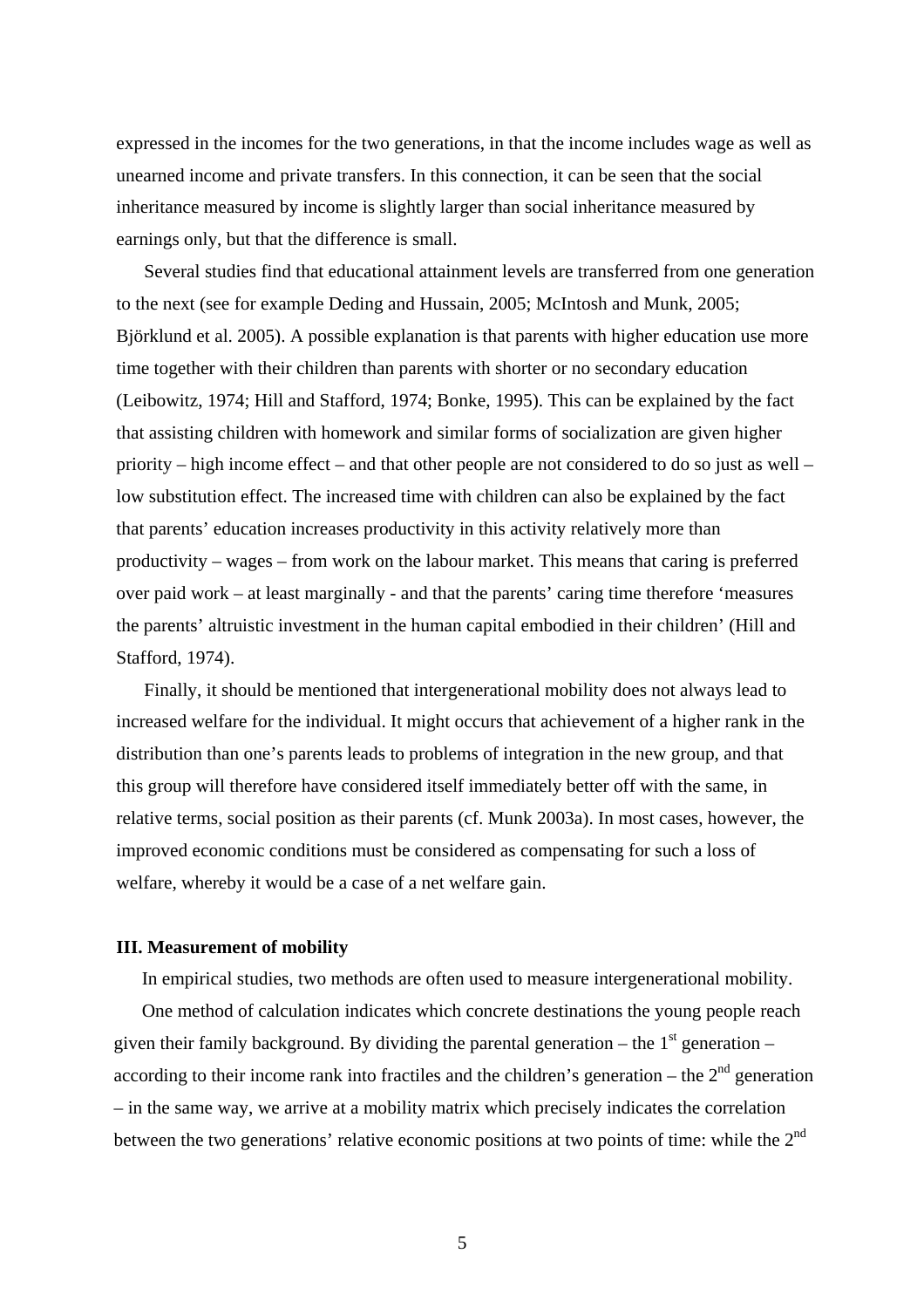generation are still living at home with their parents, and later on, when the  $2<sup>nd</sup>$  generation have moved out of the house and formed their own independent household.

The second method of calculating intergenerational mobility uses an aggregate measure from a regression equation:

(1) 
$$
\log E_i = \alpha + \beta \log y_{0i} + \varepsilon_i
$$

where  $\log E_i$  indicates the logarithm of the permanent income for a child in family *i*, log  $y_{0i}$  indicates the logarithm to the parent's permanent family income,  $\varepsilon_i$  is the combined effect of factors orthogonal to the parents' income of the child's income, and the slope  $\beta$  is the intergenerational elasticity, i.e., changes in the child's permanent income in relation to changes in the parents' permanent income. The calculated elasticity indicates how large a percentage change in second generation income is generated by a 1 percent change in the 1<sup>st</sup> generation income. Hence, if the elasticity is 0.2, it means that an increase in parental income by 10% will entail a 2% greater income in relation to the average for the children, which is taken as an expression that there is a certain social persistence for the average parent-child relation. If the elasticity had been 0, there would be full intergenerational mobility, and if it had been sufficiently large, there would be no intergenerational mobility, corresponding to a situation where a known origin (relative earnings position of parent) can predict the destination (relative earnings position of child) with a high probability.

In order to account for mobility not being necessarily the same over the income/earnings distribution, elasticity is sometimes calculated for different positions, possibly within each income/earnings class. In this way, a measurement is derived for mobility which can reveal whether the mobility is, for example, larger among low-income persons than among highincome persons, and thereby where in the distribution there exists more or less significant earnings mobility.

It must be assumed that both the parents and the children must have achieved a certain connection to the labour market and thereby earnings in order to be able to use this as a measure of permanent income, cf. Haider and Solon (2005). At the same time, earnings can vary from year to year, such that average income for a longer period - the estimated permanent income - is a preferable measure. Hence, it is usual to apply both average incomes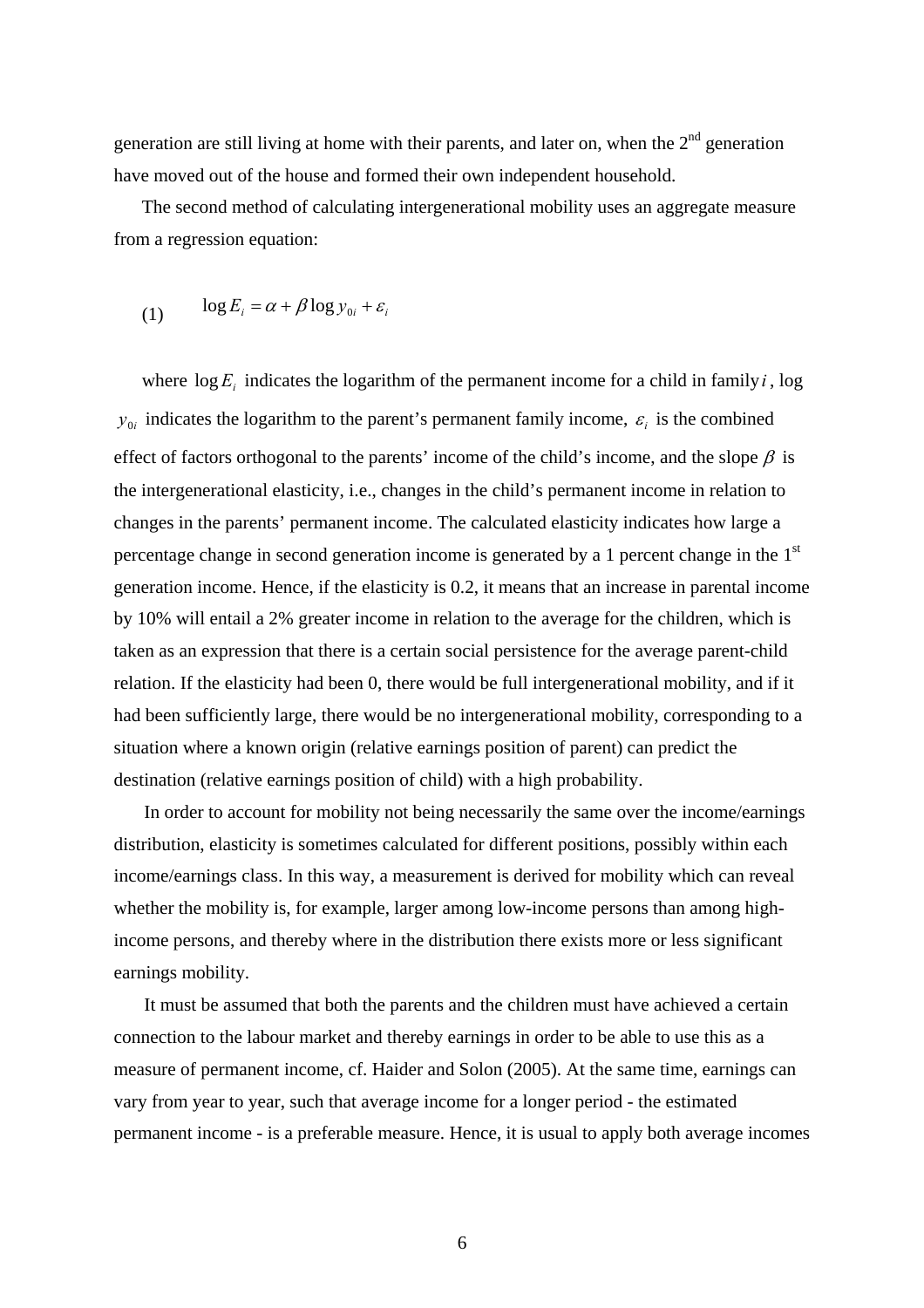and to correct for parents' and children's ages in order to avoid short-term variations in their incomes.

The influence of taxes and income transfers contributes to creating increased economic equality in the population and under certain conditions, can reduce or increase the effect of income mobility (Roemer *et al.*, 2003). It is therefore important to pay attention to whether income mobility is calculated using gross incomes or net incomes.

## **IV. Data**

When measuring intergenerational mobility, it is important to be aware when, during the child's upbringing, one measures characteristics among the parents, and which age the children must have reached before one can speak of inherited factors. Hence, both generations must have reached a certain age before they can acquire an ordinary earning, which can be taken as a measure of 'permanent income'. However, this requires a completed education and a subsequent period on the labour market in order to attain a certain amount of job experience. It will thus be appropriate to compare parents and children at points in time when these conditions are fulfilled. As concerns labour market experience, however, it is important to be aware that this is acquired differently for different educational and occupational groups. Hence, the non-educated and secondary-schooled group will begin at a relatively higher starting wage than those with more advanced educations, but the salaries of the more educated group will continue to rise over a longer period.

In practice, the data determine the age at which the two generations' incomes can be compared. The necessary time series are often too short to obtain the ideal requirements to be fulfilled. Danish register data, for example, begins largely in 1980, which means that periods longer than approximately 20 years cannot be covered. In panel surveys, the time intervals are usually even shorter, such that intergenerational mobility is not permitted to fully 'develop'.

Data for this study is taken from the statistical registers of Statistics Denmark. The key analytical variable is earnings, which is estimated on the basis of the hourly wage in the year of employment and an estimate of the total number of hours worked, based on the sum of employee contributions to the supplementary labour market pension fund and the length of the employment period, supplemented with information from any unemployment and illness and an estimate of the number of hours in other employment.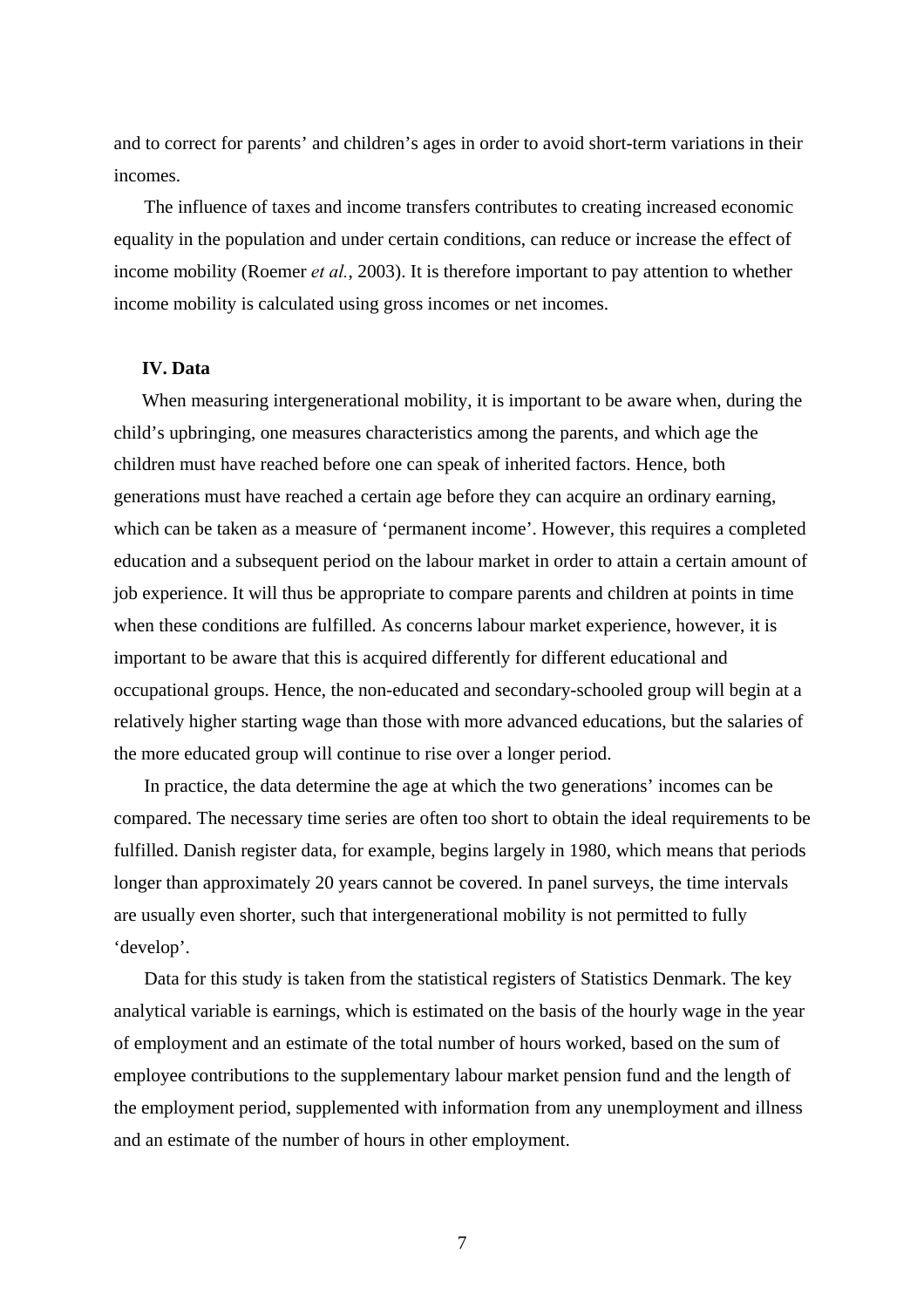The data set covers individuals who were 30-40 years old in 2002 and their parents. The earnings that were used for sons and daughters are from 2002, and the earnings estimates for their fathers/mothers are derived from average earnings from 1980, 1981, 1982, 1983 and 1984. The earnings are inflated with the consumer price index, with 2002 being used as the baseline year. In order to reduce the problem of extreme cases, we have excluded those cases where either the child's or the parent's earnings lies below the  $1<sup>st</sup>$  percentile or above the 99<sup>th</sup> percentile. Also excluded are cases where the father/mother is below 30 years of age or over 66 years in 1980. An overview of the key statistical data from the data set is shown in table 1.

Table 1 here

#### **V. Findings**

In the following, we calculate mobility for Denmark by applying the elasticity coefficients using method two. The goal here is to compare the Danish data with studies carried out in other countries.

Most studies of intergenerational mobility compare the earnings of father and son. This is because wage incomes are often the only data available, and because of a desire to avoid the influence of public and private income transfers and unearned income on the generation's economic success. Exclusion of income from self-employment is justified by the relatively great amount of uncertainty connected to the calculation of these incomes, and by the fact that they often vary from year to year. In this paper, the earnings of father and son were used as measures of intergenerational mobility. Hereby, we ignore the effect of possible unemployment, which means that there is a partial control for differences in the macroeconomic conditions during the two time periods when the father's and son's respective earnings are analyzed.

In the analyses, later on in the paper, we also examine the relationship between the relative earnings levels of father and daughter, mother and daughter and mother and son, although co-habiting partners - assortative mating – often resemble each other, and the mobility differences are therefore limited (Chadwick and Solon, 2002). Ermisch, Francesconi and Siedler (2005) show that on average 40-50 % of the covariance between parents' and own family permanent income can be attributed to assortative mating.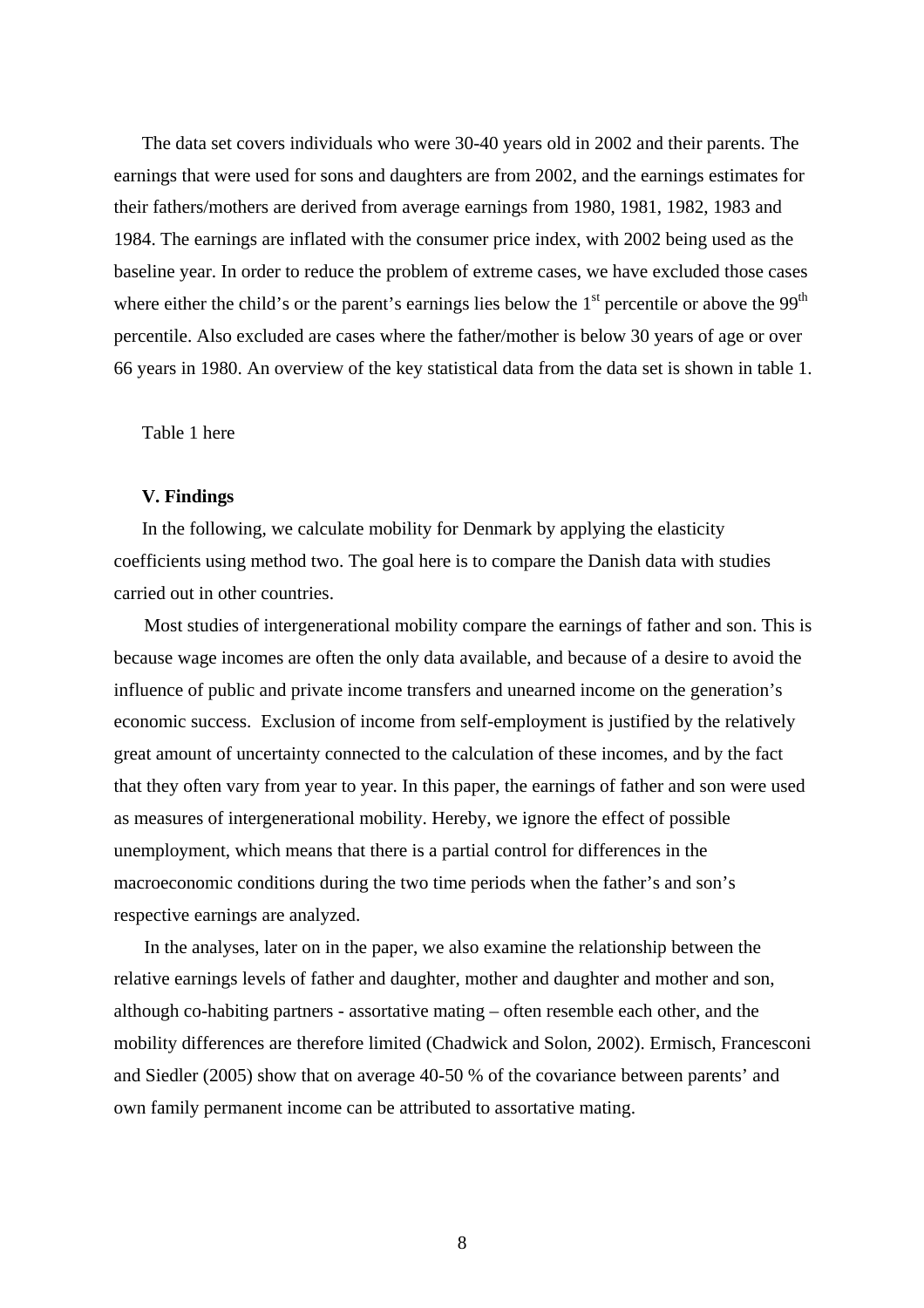In table 2 we compare the earnings of 30-40-year-old sons in 2002 with their fathers' average earnings in 1980-84. It can be seen that the intergenerational persistence is greatest in the upper end of the income distribution – intergenerational mobility is lowest - which partially confirms a study by Danish Economic Council (2001).

## Table 2 here

The degree to which economic intergenerational mobility is large or small is naturally a political question. The limited possibilities for executing studies of the development in economic mobility make it, furthermore, difficult to assess whether former policies and other measures have had a positive or negative effect on the extent of mobility. It is possible, however, to compare intergenerational mobility in Denmark with mobility in other countries, and thereby indirectly assess which conditions can be of significance for the extent and character of mobility in Denmark,

Several studies have been carried out on the extent of intergenerational mobility in Sweden, Finland and other European countries, as well as in the United States. Table 3 shows the findings of those studies which methodologically and in terms of data are most comparable with Denmark. Thus, we have excluded estimates of earnings for very young sons (e.g. Couch and Dunn[,](#page-10-0) 1997)<sup>5</sup>, and estimates of one year's earnings for parents (e.g. Blanden *et al.*, 2005). For Sweden and Finland, mobility – the elasticities  $\beta$  – was calculated to be at about 0.22-0.28 when single-year wages for the children were used, while Norway is a little lower with a  $\beta$  estimate equal to 0.13. For Canada, elasticity is calculated at 0.19-0.26 on annual wages for children. Finally, for Germany, elasticity has been calculated to 0.30, while corresponding elasticities for the United States are between 0.33 and 0.41. In other words, earnings mobility is higher in Sweden, Finland and Canada than in Germany and the United States.

<span id="page-10-0"></span> $\frac{1}{5}$  $<sup>5</sup>$  The calculated elasticities are much smaller and the standard deviations relatively higher, i.e.</sup> 0.11 (0.06) for Germany and 0.13 (0.06) for the US, than in other studies for these two countries; see table 3. The explanation could be that because of the sons' very young ages, 23 years and 25 years, respectively, they have not yet achieved a more permanent position on the labour market, and, thereby, a permanent income.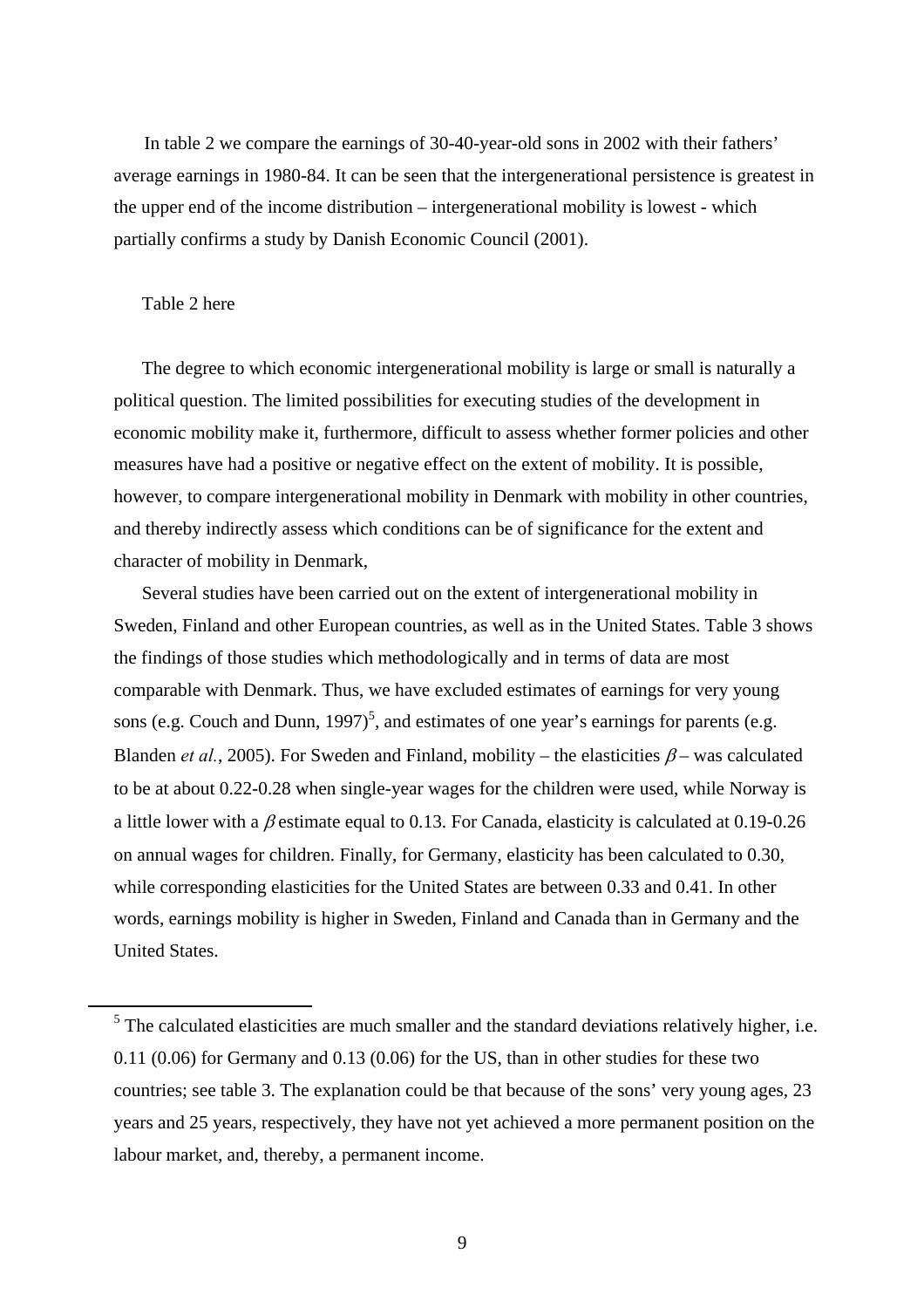There are also elasticity calculations for Sweden, Finland and the US where average annual earnings of sons are applied for a period longer than just one year. These are not shown here, however, because average earnings figures at the beginning of one's labour market career are viewed as being a problematic measure for the permanent incomes (Solon, 2002).

#### Table 3 about here

For Denmark, we calculated intergenerational mobility for sons in relation to the earnings of their fathers using the children's earnings for 2002 (table 3). The result is a calculated elasticity of 0.24, which shows that intergenerational mobility in Denmark appears to be smaller than that of Norway, at the level of Sweden and Finland, and greater than that of Germany and the United States. In other words, the social inheritance in Denmark is equal to the Swedish and Finnish levels, and greater than in Norway<sup>6</sup>, but less than in Germany and the United States.

The comparison of the Danish findings with those of the other countries, however, has to take into account that different age delimitations were used. Therefore, we calculate elasticities on the Danish data for the different countries' age delimitations (see column *β*\*DK in Table 3). Then, Denmark shows a somewhat higher level than Norway and lower level of elasticity than Sweden, but still at the same level as Finland. In relation to Germany and the United States, elasticities continue to be significantly lower in Denmark. That the Nordic countries thus have a relatively limited amount of social inheritance has been attributed to less earnings inequality compared to the other countries (Danish Economic Council, 2001). In order to answer whether other factors also contribute to explaining the national differences also between the Nordic countries new studies are required.

As concerns the social inheritance of earnings between fathers and daughters, the data show that both in Denmark, Sweden, Finland (table 4) and in Canada (Corak, 2001), fatherdaughter inheritance is not as high as the social inheritance between father and son. In Norway, however, daughters and sons experience quite the same degree of social inheritance.

<span id="page-11-0"></span><sup>&</sup>lt;sup>6</sup> The high earning mobility in Norway is ascribed to several school reforms introduced with the aim of enhancing equal opportunities for different social groups including the disadvantaged (Bratberg, Nilsen and Vaage, 2005).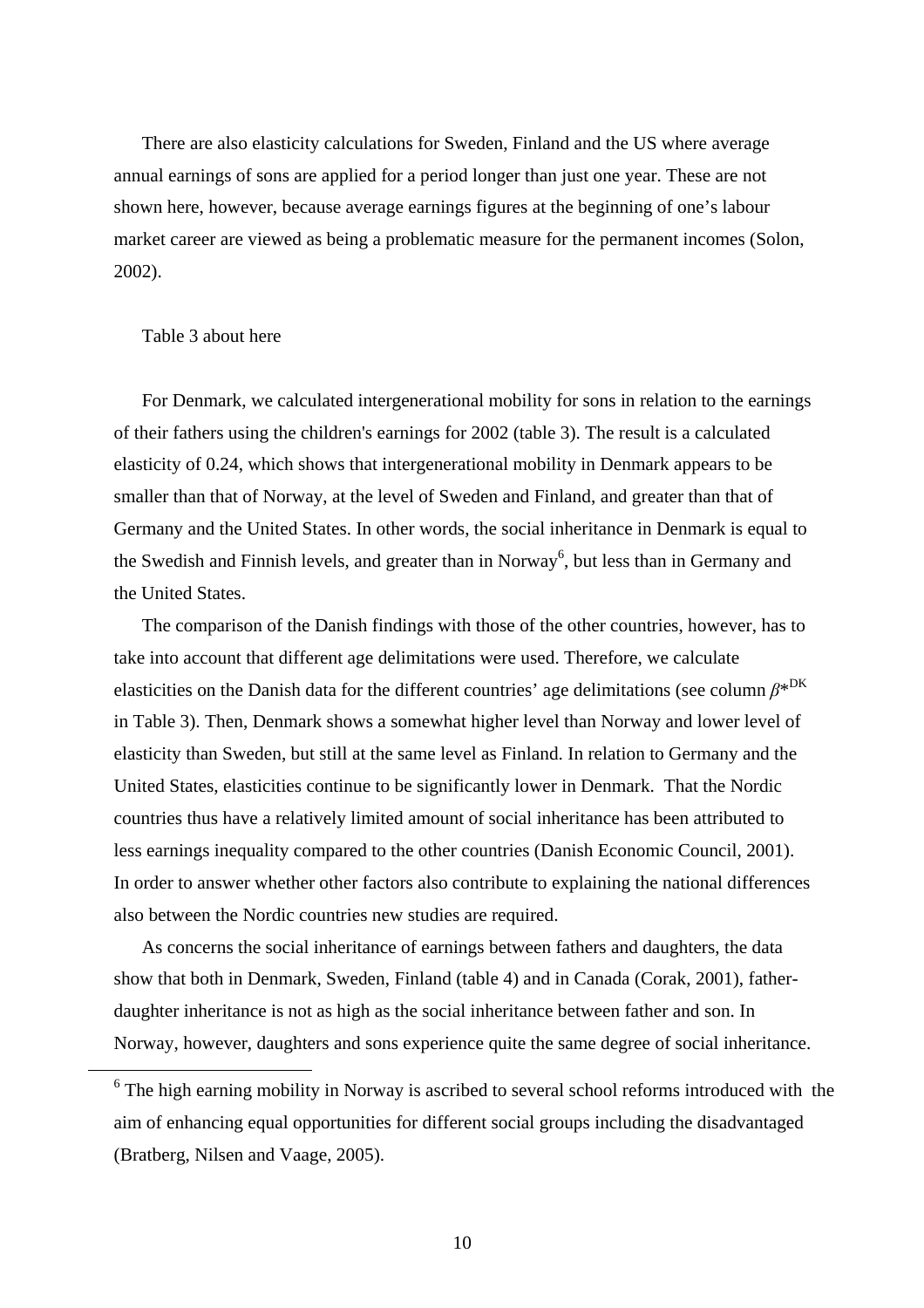#### Table 4 about here

A similar analysis of the intergenerational mobility between Danish mothers and their children yield a mother/son elasticity of 0.076 and for daughter/mother 0.117; these figures are significantly less than the corresponding elasticity for the father's earnings (table 4). That is, the daughters' position in the income distribution tends to resemble the position of their fathers and mothers, while the sons' position resembles that of their father's position in the income distribution more than daughters' resemble father's position.

In Sweden and Finland as well, the children are less affected by their mothers' income than by their father's income; cf. table 4. An increasing educational level for the daughters in the period can thus contribute to hiding a potentially larger intergenerational social dependence. The levels for the two countries, however, are not entirely comparable with the Danish level because the elasticities for both Sweden and Finland are based on child incomes for several years.

#### **VI. Conclusions**

While there is a relatively large amount of international research on intergenerational earnings mobility, there are only few Danish contributions. This study has attempted to compensate for this gap. It is important to know the size of the earnings mobility between generations because it indicates the possibility for children, independent of social origin, to be able to achieve an earning which corresponds to their abilities. At the same time, income mobility is an expression of how well the educational potential and other qualifications in the population are utilized in a reasonable social-economic way.

Earnings mobility is understood to be the association between the parental generation's position in the earnings distribution and the children's subsequent position in the earnings distribution.

The data show that if we compare the earnings of 30-40-year-old men in 2002 with that of their fathers' earnings in 1980-84, the intergenerational mobility is especially limited in the upper end of the distribution.

If we compare the elasticity estimate in Demark with elasticity estimates in other countries, we see that elasticity between father and son is 0.24 in Denmark, 0.28 in Sweden,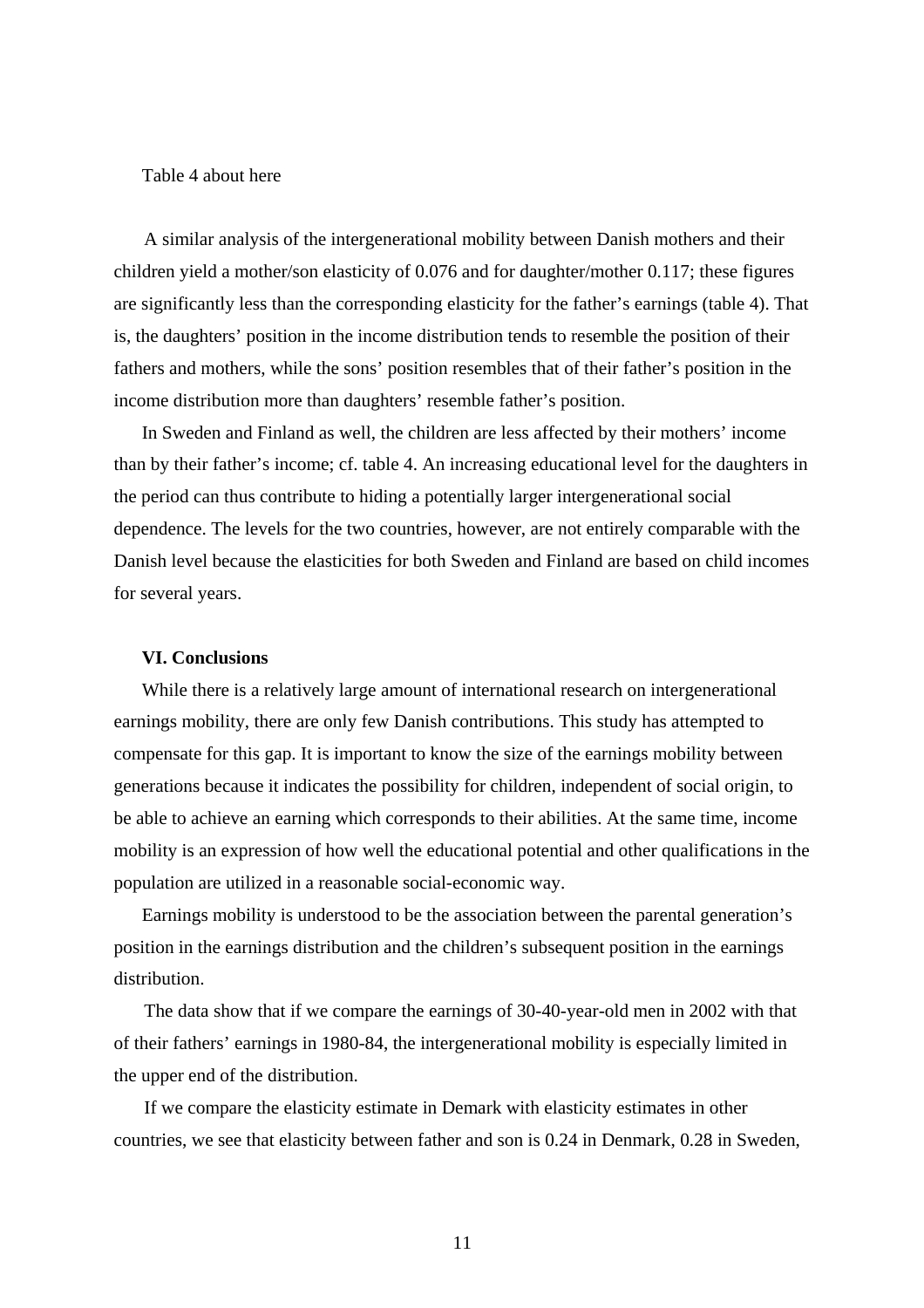0.22 in Finland, 0.30 for Germany and 0.40 for the US. This means that a 10% greater parental income in Denmark is correlated with 2.4% greater earnings for the children. Intergenerational mobility in Denmark is thus at the same level of Sweden and Finland, and larger than that of Germany and the United States.

For all four Nordic countries, intergenerational earnings mobility is greater between father and son than between father and daughter.

The relatively greater intergenerational mobility in Norway, Denmark, Sweden and Finland compared with the United States shows that the Nordic welfare model ensures relatively more equitable possibilities in society compared to other models, no matter whether one comes from privileged or less privileged backgrounds. Understanding the factors which contribute to social inheritance would be an appropriate topic for further analyses of the intergenerational income mobility in Denmark and in other countries.

#### **References**

- Behrman, J. R. and Rosenqweig, M. R. (2002), Does Increasing Women's Schooling Raise the Schooling of the Next Generation? *The American Economic Review 92* (1), 323-334
- Björklund, A. and Jäntti, M. (1997), Intergenerational Income Mobility in Sweden Compared to the United States. *American Economic Review*, 87, (5), 1009-18
- Björklund, A., Eriksson, T., Jäntti, M., Raaum, O., and Österbacka, E. (2002), Brother Correlations in Earnings in Denmark, Finland, Norway, and Sweden compared to the United States, *Journal of Population Economics 15*, 757-772
- Björklund, A., Lindahl, M. and Plug, E. (2005), *The Origins of Intergenerational Associations: Lessons from Swedish Adoption Data*. Discussion Paper Series. The Institute for the Study of Labor (IZA) DP No. 1739.
- Blanden, J. (2005), *International Evidence on Intergenerational Mobility*. Centre for Economic Performance, London School of Economics and Department of Economics, University College London.
- Blanden, J., Gregg, P. and Machin, S. (2005), *Intergenerational Mobility in Europe and North America*. A Report Supported by the Sutton Trust. April 2005. London.
- Bonke, J. (1995), *Faktotum husholdningernes produktion*. Ph.D. thesis. University of Copenhagen and Danish National Institute of Social Research.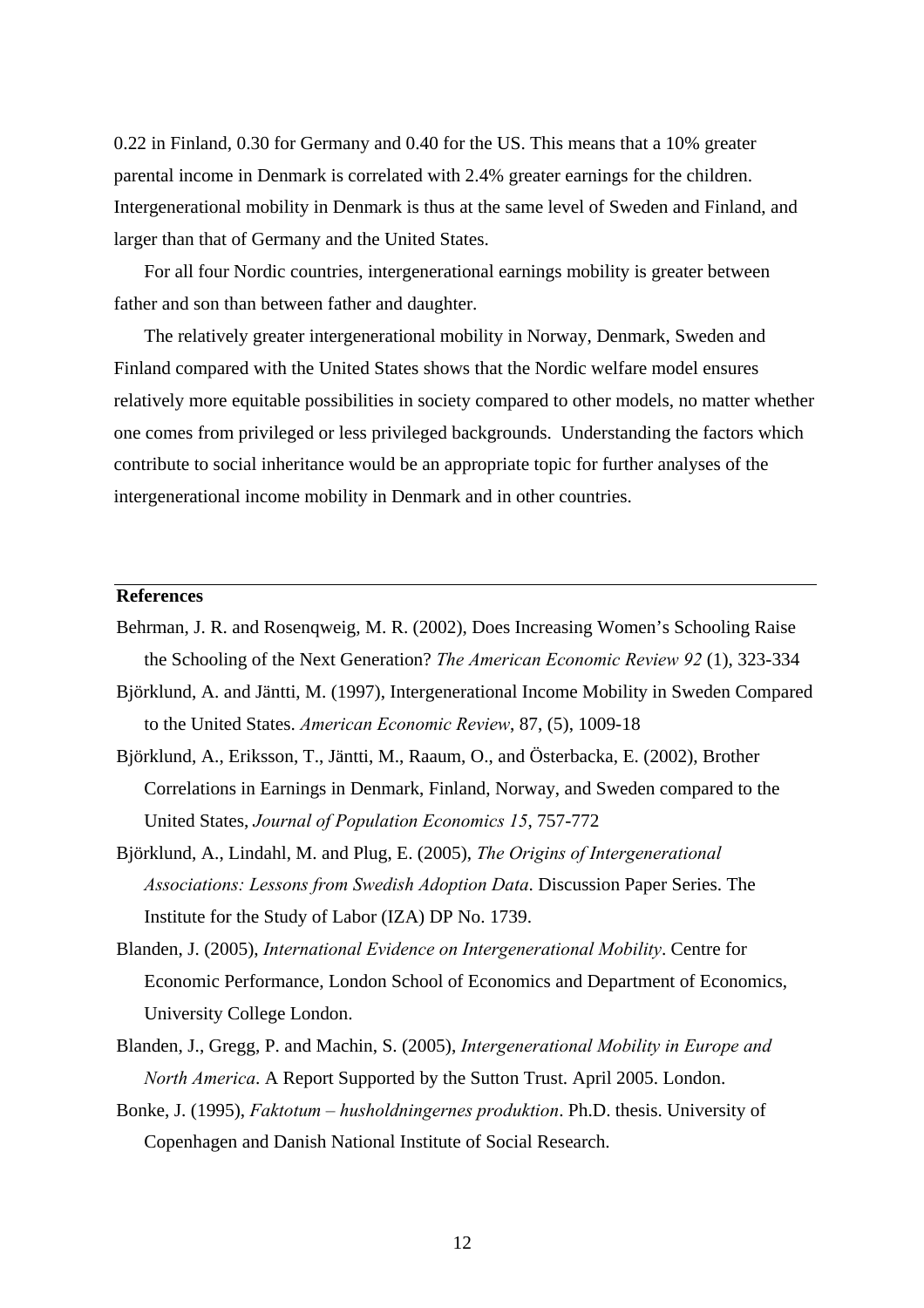- Bonke, J. and Munk, M. D. (2003), Hvad skyldes social mobilitet i Danmark? *Nordisk Sosialt Arbeid*, vol. 23, no. 4, pp.224-231.
- Bratberg, E., Nilsen, Ø. A. and Vaage, K. (2005), Intergenerational Earnings Mobility in Norway: Levels and Trends. *Scandinavian Journal of Economics 107*(3), 419-435.
- Chadwick, L. and Solon, G. (2002), Intergenerational Income Mobility among Daughters. *American Economic Review 92* (1)
- Corak, M. (2001), Are the Kids All Right? Intergenerational Mobility and Child Well-Being in Canada. *The Review of Economic Performance and Social Progress 2001: The Longest Decade: Canada in the 1990s*, vol. 1
- Corak, M. (2004), *Dynamics of Generational Income Mobility in North America and Europe.* Cambridge University Press, Cambridge.
- Corak, M. and Heisz, A. (1999), The Intergenerational Income and Income Mobility of Canadian Men: Evidence from Longitudinal Income Tax Data. *Journal of Human Resources 34* (3), 504-33
- Couch, K. A. and Dunn, T. A. (1997), Intergenerational Correlations in Labor Market Status: A Comparison of the United States and Germany. *Journal of Human Resources*, *32* (1), 210-32
- Couch, K. A. and Lillard, D. A. (1998), Sample selection and the intergenerational correlation in earnings. *Labour Economics 5*, 313-329.
- Danish Economic Council, DØR, (2001), *Vismandsrapporten Efterår 2001*. Det Økonomiske Råds Sekretariat.
- Deding, M. C. and Hussain, M. A. (2005), Educational Attainment in Denmark Effects of parents' education and living conditions. *Journal of Applied Social Science Studies 125* (3)
- Feinstein, L. and Symons, J. (1999), Attainment in secondary school. *Oxford Economic Papers 51* (2), 300-321
- Graversen, B. K., Heinesen, E. and Madsen, N. (1999), *Effekter på elevernes uddannelsesforløb af ressourceforbruget i folkeskolen*. AKF memo. Copenhagen, October.
- Haider, S. and Solon, G. (2005), Life-Cycle Variation in the Association between Current and Lifetime Income. Working Paper. University of Chicago.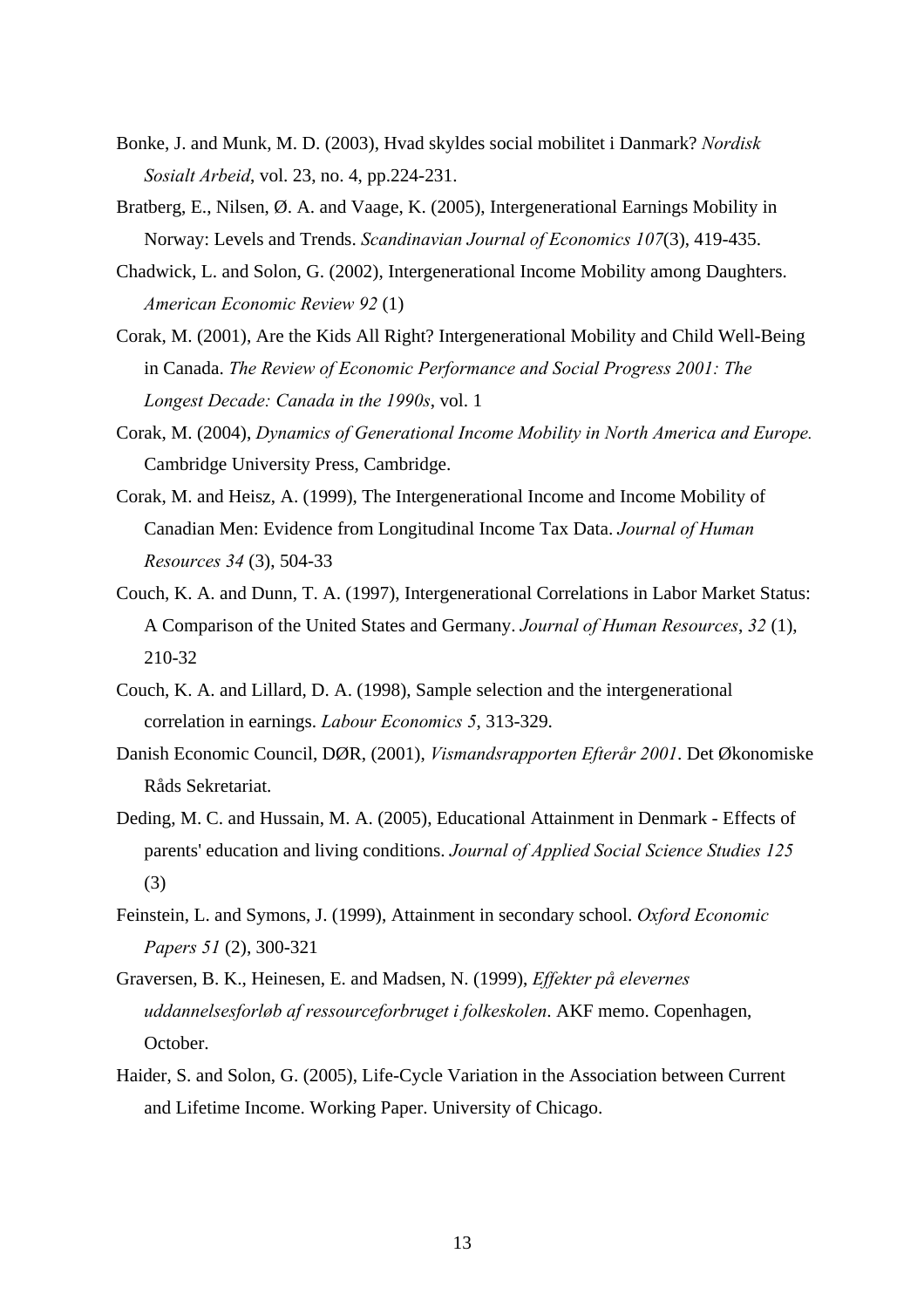- Hill, C. R. and Stafford, F. (1974), Allocation of time to pre-school children and educational opportunity. *The Journal of Human Resources 9* (3), 323-41.
- Leibowitz, A. (1974), Home Investments in Children, *Journal of Political Economy 82* (2,II): S111-131.
- McIntosh, J. and Munk, M. D. (2005), Scholastic Ability vs. Family Background in Educational Success in Denmark, Forthcoming in *Journal of Population Economics*
- Munk, M. D. (2003a), *Social mobilitet. Social mobilitet i Danmark set i et internationalt perspektiv*, *Arbejdspapir* 9:2003, The Danish National Institute og Social Research
- Munk, M. D. (2003b), Uddannelsesmobilitet betydningen af kognitive strukturer og kulturel kapital, *Uddannelse 36*, (8),14-20
- Österbacka, E. (2001), Family Background and Economic Status in Finland. *Scandinavian Journal of Economics 103* (3), 467-84
- Österberg, T. (2000), Intergenerational Income Mobility in Sweden: What Do Tax-Data Show? *Review of Income and Wealth 46* (4), 421-36
- Plug, E. (2002), *How Do Parents Raise the Educational Attainment of Future Generations?* Discussion Paper n. 652, The Institute for The Study of Labor (IZA), Bonn.
- Plug, E. (2004), Estimating the Effect of Mother's Schooling on Children's Schooling Using a Sample of Adoptees. *American Economic Review*, *94*(1), 358-368
- Plug, E. and Vijverberg, W. (2003), Schooling, Family Background and Adoption: Is it Nature or is it Nuture? *Journal of Political Economy 111*, 611-641
- Rasmussen, P. (1999), *Social arv i uddannelsesprocessen*. Arbejdspapir 27 om social arv. Socialforskningsinstituttet.
- Roemer, J. E., Aaberge, R., Colombino, U., Fritzell, J., Jenkins, S. P., Lefranc, A., Marx, I., Page, M., Pommer, E., Ruiz-Castillo, J., San Segundo, M. J., Tranæs, T., Trannoy, A., Wagner, G. G. and Zubiri, I. (2003), To What Extent Are We Equalizing Opportunities for Income Acquisition Among Citizens. *Journal of Public Economics 87* (3/4), 539-565.
- Solon, G. (1992), Intergenerational income mobility in the United States. *American Economic Review 82*, 393-408.
- Solon, G. (1999), Intergenerational Mobility in the Labour Market. *Handbook of Labor Economics*, Volume 3. Ed. by O. Ashenfelter and D. Card. New York: North Holland.
- Solon, G. (2002), Cross-Country Differences in Intergenerational Income Mobility. *Journal of Economic Perspectives 16* (3),59-66.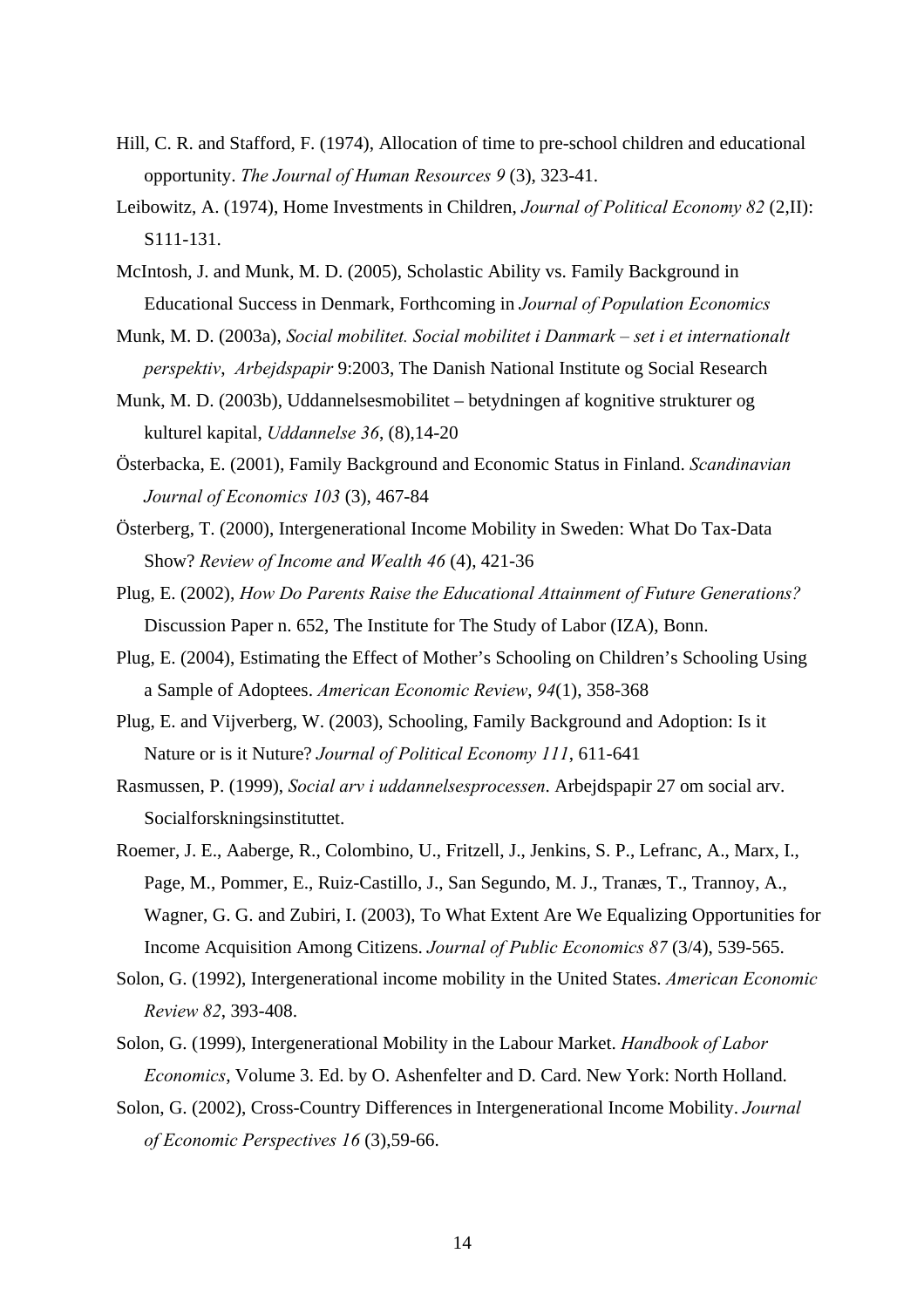- Søndergaard, J. (1999), *Om social arv i økonomisk forskning*. Arbejdspapir 8 om social arv. Socialforskningsinstituttet.
- Zimmerman, D. (1992), Regression Toward Mediocrity in Economic Stature. *American Economic Review 82*, 409-429.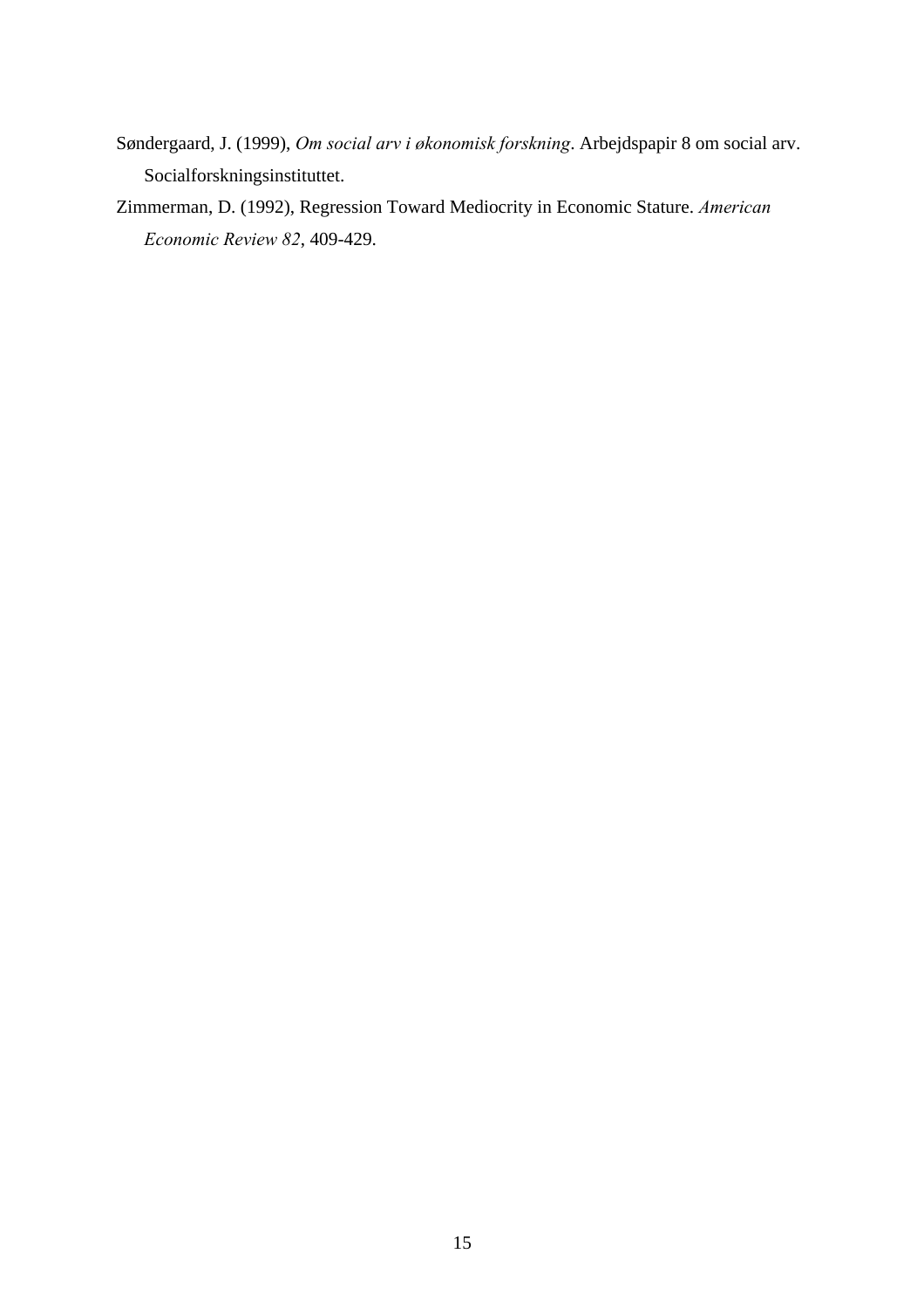|                                      | Mean    | Std.dev. | Minimum | Maximum |
|--------------------------------------|---------|----------|---------|---------|
| Sons and fathers, $n=140,937$ :      |         |          |         |         |
| Son's age in 2002                    | 34.80   | 3.13     | 30      | 40      |
| Son's earnings in 2002               | 348,400 | 122,300  | 81,600  | 955,700 |
| Father's age in 1980                 | 41.43   | 6.32     | 30      | 66      |
| Father's mean earnings in 1980-1984  | 298,600 | 83,600   | 171,700 | 707,800 |
| Sons and mothers, $n=126,152$ :      |         |          |         |         |
| Son's age in 2002                    | 35.04   | 3.11     | 30      | 40      |
| Son's earnings in 2002               | 351,100 | 124,600  | 86,600  | 974,000 |
| Mother's age in 1980                 | 39.12   | 5.58     | 30      | 65      |
| Mother's mean earnings in 1980-1984  | 216,500 | 50,700   | 101,500 | 448,100 |
| Daughters and fathers, $n=133,466$ : |         |          |         |         |
| Daughter's age in 2002               | 34.86   | 3.14     | 30      | 40      |
| Daughter's earnings in 2002          | 271,700 | 80,500   | 93,200  | 669,300 |
| Father's age in 1980                 | 41.46   | 6.32     | 30      | 66      |
| Father's mean earnings in 1980-1984  | 299,200 | 84,500   | 172,100 | 712,300 |
| Daughters and mothers, $n=122,546$ : |         |          |         |         |
| Daughter's age in 2002               | 35.10   | 3.11     | 30      | 40      |
| Daughter's earnings in 2002          | 274,300 | 81,400   | 91,600  | 669,300 |
| Mother's age in 1980                 | 39.15   | 5.58     | 30      | 66      |
| Mother's average earnings 1980-1984  | 216,800 | 50,500   | 101,700 | 444,500 |

Table 1. *Key statistics for the Danish data set.*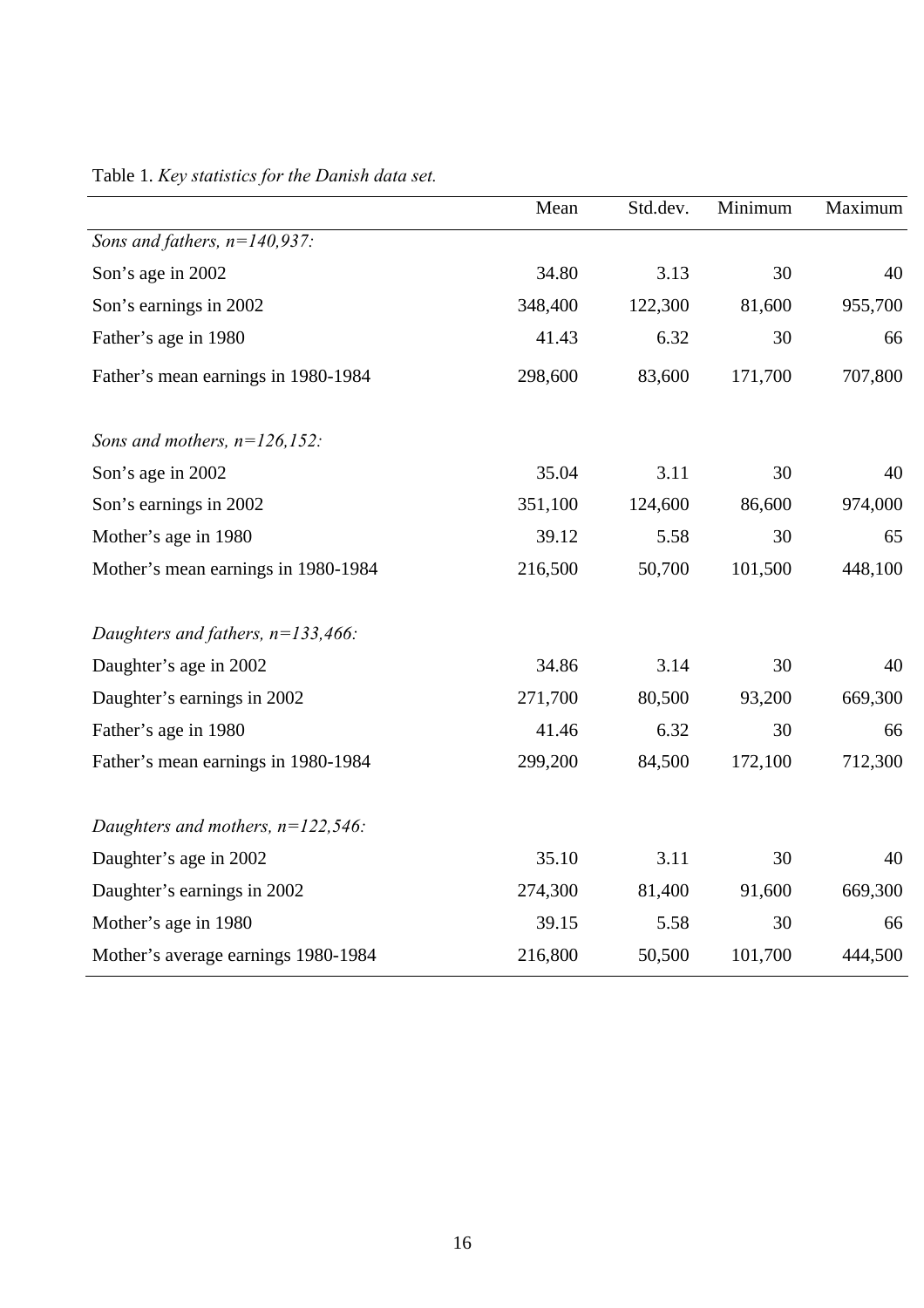|                            | Son's quartile position in 2002: |                 |                 |                 |       |
|----------------------------|----------------------------------|-----------------|-----------------|-----------------|-------|
| Father's quartile position |                                  |                 |                 |                 |       |
| in 1980-84:                | 1 <sup>st</sup>                  | 2 <sup>nd</sup> | $3^{\text{rd}}$ | 4 <sup>th</sup> | Total |
| 1 <sup>st</sup>            | 31.9                             | 27.4            | 23.1            | 17.6            | 100   |
| 2 <sup>nd</sup>            | 28.2                             | 26.7            | 24.4            | 20.7            | 100   |
| $3^{rd}$                   | 23.6                             | 25.5            | 25.4            | 25.5            | 100   |
| 4 <sup>th</sup>            | 18.4                             | 20.6            | 24.9            | 36.0            | 100   |

Table 2. *Sons' and fathers' positions in wage earnings distributions in Denmark, percent.* 

Source: Own calculations base don data from Statistics Denmark.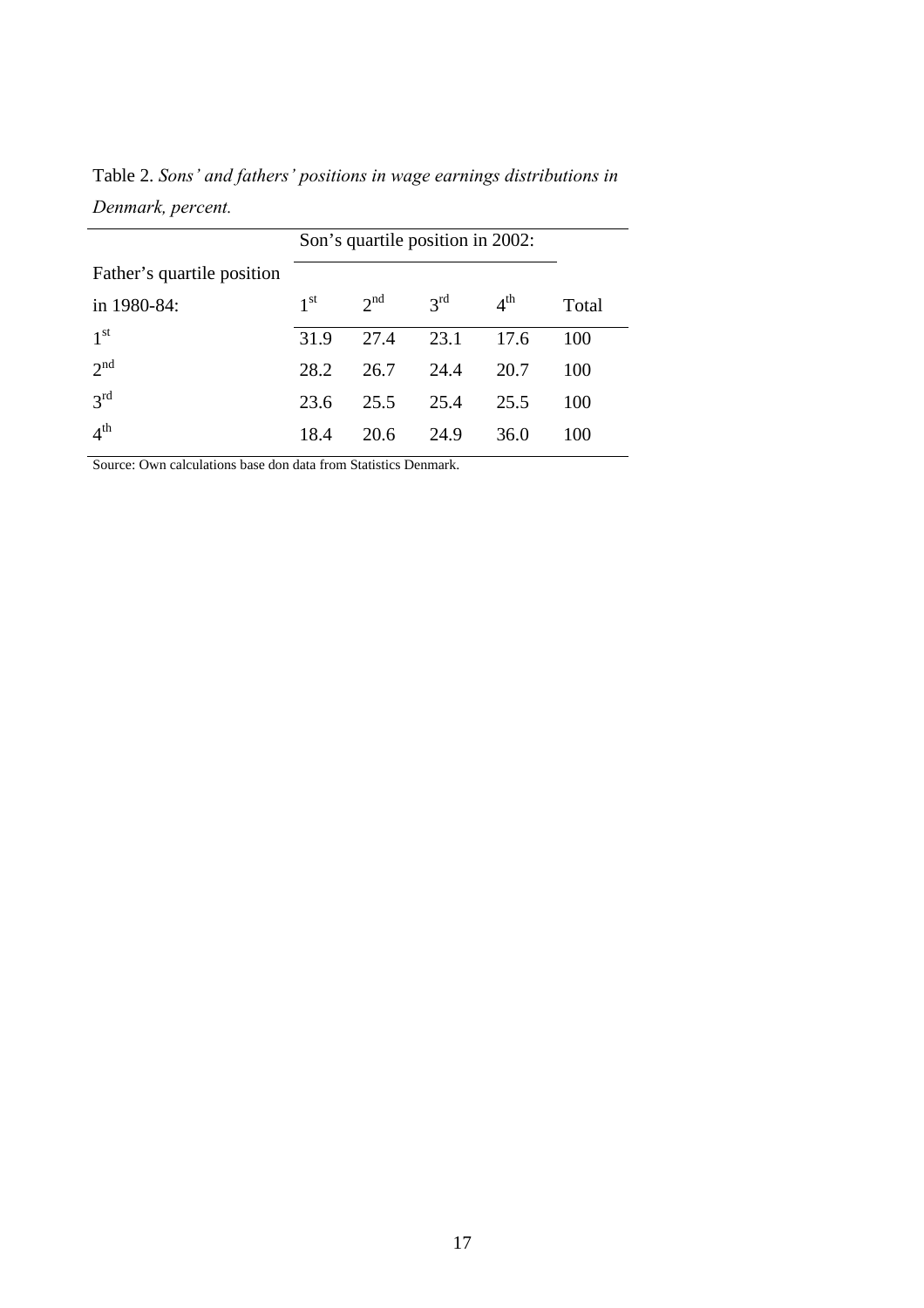| Country   | $\beta$ | $\overline{\beta^{*DK}}$ | Son                      | Father                    | Source                |
|-----------|---------|--------------------------|--------------------------|---------------------------|-----------------------|
| Denmark   | 0.24    | 0.24                     | Log annual earnings in   | Log mean annual earnings  | Own                   |
|           |         |                          | 2002; ages 30-40 yrs.    | 1980-1984 for             | calculations          |
|           |         |                          |                          | 30-66-year-olds in 1980   |                       |
| Norway    | 0.13    | 0.20                     | Log annual earnings in   | Log 5-yrs. mean earnings  | Bratberg, Nilsen      |
|           |         |                          | 1991-95, ages 31-35 yrs. |                           | and Vaage             |
|           |         |                          |                          |                           | (2005)                |
| Sweden    | 0.28    | 0.19                     | Log annual earnings in   | Log annual earnings:      | Björklund and         |
|           |         |                          | 1990; ages 29-38 yrs.    | Estimated on the basis of | Jäntti (1997)         |
|           |         |                          |                          | education and occupation  |                       |
| Finland   | 0.22    | 0.22                     | Log annual earnings in   | Log 2-yrs. mean annual    | Österbacka            |
|           |         |                          | 1990; ages 30-40 yrs.    | earnings                  | (2001)                |
| Canada    | 0.23    | 0.17                     | Log annual earnings in   | Log 5-yrs. mean earnings  | Corak and Heisz       |
|           |         |                          | 1995; ages 29-32 yrs.    |                           | (1999)                |
| Canada    | 0.26    | 0.23                     | Log annual earnings in   | Log 5-yrs. mean annual    | Corak (2001)          |
|           |         |                          | 1998; ages 32-35 yrs.    | earnings                  |                       |
| Canada    | 0.19    | 0.16                     | Log annual earnings in   | Log 5-yrs. mean annual    | Blanden (2005)        |
|           |         |                          | 1998; age 30 yrs.        | earnings                  |                       |
| Germany   | 0.30    | 0.16                     | Log monthly earning in   | Log 5-yrs. Average        | Blanden (2005)        |
|           |         |                          | 2000; age 30 yrs.        | monthly earnings          |                       |
| <b>US</b> | 0.33    | 0.16                     | Log annual earnings in   | Log 5-years average       | Blanden $(2005)$      |
|           |         |                          | 2000; age 30 yrs.        | monthly earnings          |                       |
| <b>US</b> | 0.39    | 0.20                     | Log annual earnings in   | Log 5-years mean annual   | Björklund and         |
|           |         |                          | 1987; ages 28-36 yrs.    | earnings                  | Jäntti (1997)         |
| <b>US</b> | 0.41    | 0.12                     | Log annual earnings in   | Log 5-years mean annual   | Solon (1992)          |
|           |         |                          | 1984; age 25-33 yrs.     | earnings                  |                       |
| <b>US</b> | 0.37    | 0.21                     | Log annual earnings in   | Log 4-years mean annual   | Couch and             |
|           |         |                          | 1980; ages 28-38 yrs.    | earnings                  | <b>Lillard</b> (1998) |
| <b>US</b> | 0.54    | 0.12                     | Log annual earnings in   | Log 5-years mean          | Zimmerman             |
|           |         |                          | 1981; ages 25-33 yrs.    | earnings                  | (1992)                |

Table 3. *Intergenerational earnings elasticities between fathers and sons in different countries.*